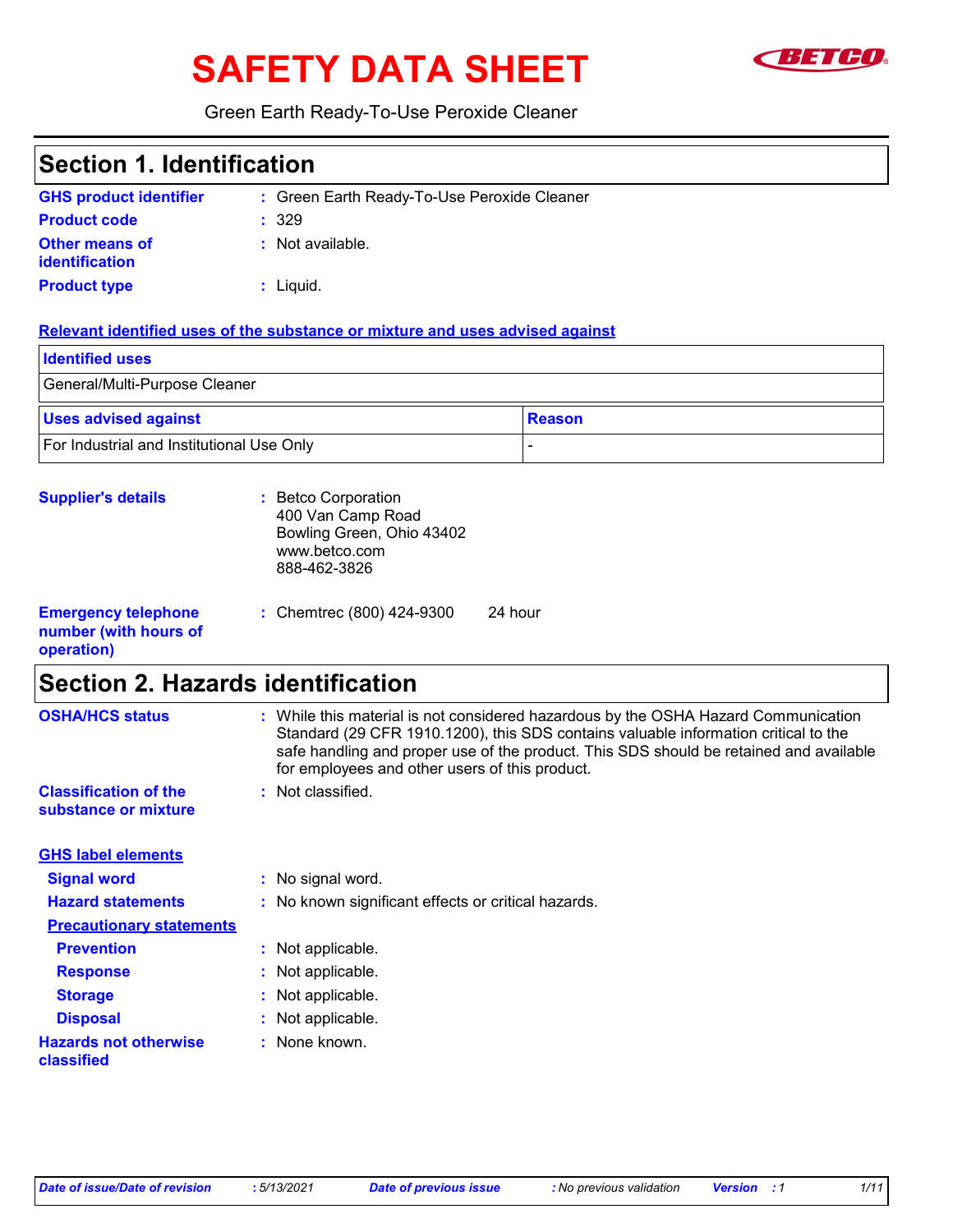# **Section 3. Composition/information on ingredients**

#### **Other means of Substance/mixture :**

**identification**

: Mixture

**:** Not available.

Any concentration shown as a range is to protect confidentiality or is due to batch variation.

**There are no ingredients present which, within the current knowledge of the supplier and in the concentrations applicable, are classified as hazardous to health or the environment and hence require reporting in this section. Occupational exposure limits, if available, are listed in Section 8.**

### **Section 4. First aid measures**

#### **Description of necessary first aid measures**

| <b>Eye contact</b>  | : Immediately flush eyes with plenty of water, occasionally lifting the upper and lower<br>eyelids. Check for and remove any contact lenses. Get medical attention if irritation<br>occurs.                                                                                                                                                            |
|---------------------|--------------------------------------------------------------------------------------------------------------------------------------------------------------------------------------------------------------------------------------------------------------------------------------------------------------------------------------------------------|
| <b>Inhalation</b>   | : Remove victim to fresh air and keep at rest in a position comfortable for breathing. Get<br>medical attention if symptoms occur.                                                                                                                                                                                                                     |
| <b>Skin contact</b> | : Flush contaminated skin with plenty of water. Remove contaminated clothing and<br>shoes. Get medical attention if symptoms occur.                                                                                                                                                                                                                    |
| <b>Ingestion</b>    | : Wash out mouth with water. Remove victim to fresh air and keep at rest in a position<br>comfortable for breathing. If material has been swallowed and the exposed person is<br>conscious, give small quantities of water to drink. Do not induce vomiting unless<br>directed to do so by medical personnel. Get medical attention if symptoms occur. |

#### **Most important symptoms/effects, acute and delayed**

#### **Notes to physician <b>:** Treat symptomatically. Contact poison treatment specialist immediately if large quantities have been ingested or inhaled. **Specific treatments :** No specific treatment. **Inhalation <b>:** No known significant effects or critical hazards. **Ingestion :** No known significant effects or critical hazards. **Skin contact :** No known significant effects or critical hazards. **Eye contact :** No known significant effects or critical hazards. **Over-exposure signs/symptoms Skin contact Ingestion Inhalation :** No specific data. No specific data. **:** No specific data. **: Eye contact :** No specific data. **Potential acute health effects Indication of immediate medical attention and special treatment needed, if necessary**

**Protection of first-aiders** : No action shall be taken involving any personal risk or without suitable training.

#### **See toxicological information (Section 11)**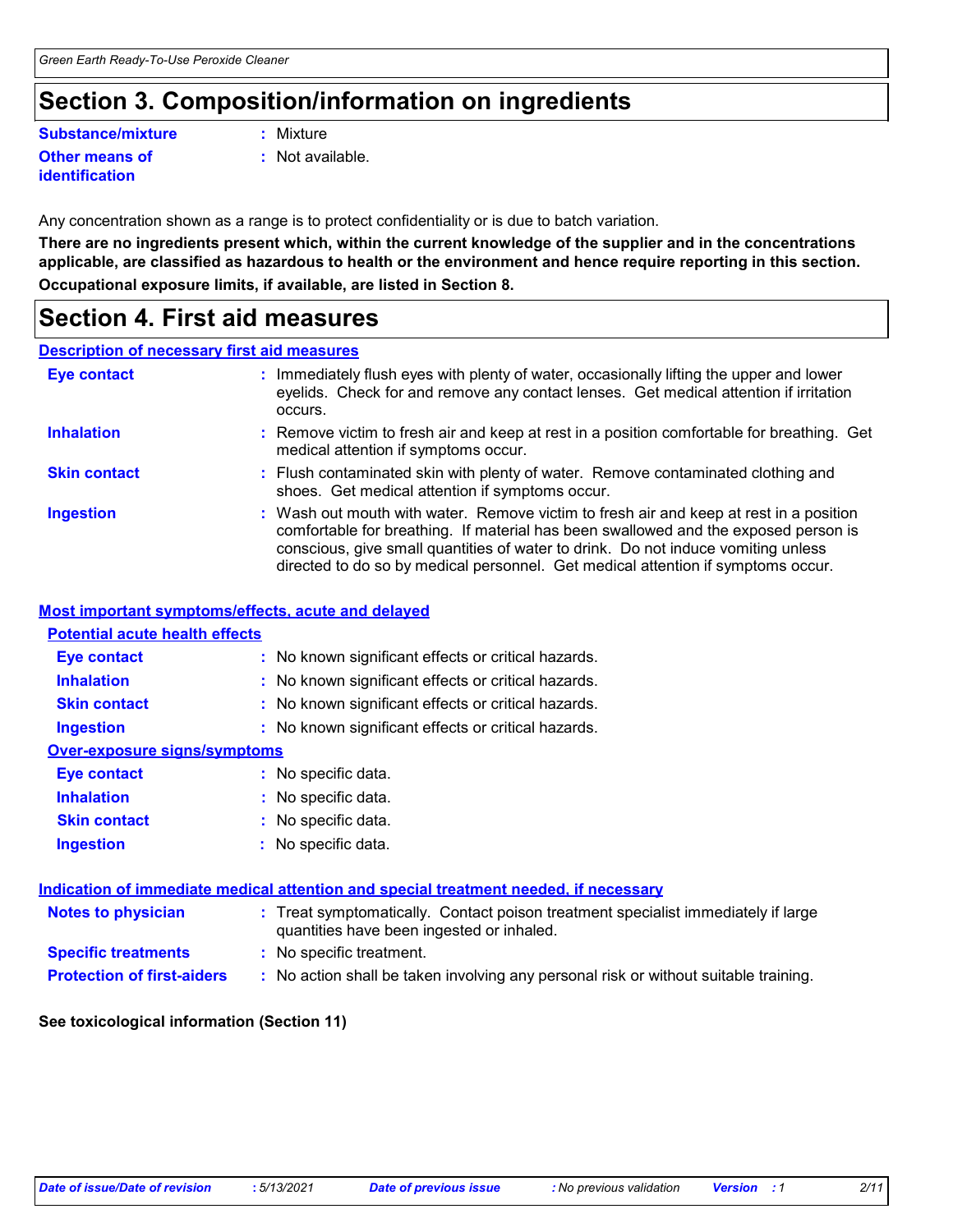### **Section 5. Fire-fighting measures**

| <b>Extinguishing media</b>                               |                                                                                                                                                                                                     |  |
|----------------------------------------------------------|-----------------------------------------------------------------------------------------------------------------------------------------------------------------------------------------------------|--|
| <b>Suitable extinguishing</b><br>media                   | : Use an extinguishing agent suitable for the surrounding fire.                                                                                                                                     |  |
| <b>Unsuitable extinguishing</b><br>media                 | : None known.                                                                                                                                                                                       |  |
| <b>Specific hazards arising</b><br>from the chemical     | : In a fire or if heated, a pressure increase will occur and the container may burst.                                                                                                               |  |
| <b>Hazardous thermal</b><br>decomposition products       | : No specific data.                                                                                                                                                                                 |  |
| <b>Special protective actions</b><br>for fire-fighters   | : Promptly isolate the scene by removing all persons from the vicinity of the incident if<br>there is a fire. No action shall be taken involving any personal risk or without suitable<br>training. |  |
| <b>Special protective</b><br>equipment for fire-fighters | : Fire-fighters should wear appropriate protective equipment and self-contained breathing<br>apparatus (SCBA) with a full face-piece operated in positive pressure mode.                            |  |

# **Section 6. Accidental release measures**

|                                                              | <b>Personal precautions, protective equipment and emergency procedures</b>                                                                                                                                                                                                                                                                                                                                                                                                                                                                                                                 |  |  |  |
|--------------------------------------------------------------|--------------------------------------------------------------------------------------------------------------------------------------------------------------------------------------------------------------------------------------------------------------------------------------------------------------------------------------------------------------------------------------------------------------------------------------------------------------------------------------------------------------------------------------------------------------------------------------------|--|--|--|
| <b>For non-emergency</b><br>personnel                        | : No action shall be taken involving any personal risk or without suitable training.<br>Evacuate surrounding areas. Keep unnecessary and unprotected personnel from<br>entering. Do not touch or walk through spilled material. Put on appropriate personal<br>protective equipment.                                                                                                                                                                                                                                                                                                       |  |  |  |
|                                                              | For emergency responders : If specialized clothing is required to deal with the spillage, take note of any information in<br>Section 8 on suitable and unsuitable materials. See also the information in "For non-<br>emergency personnel".                                                                                                                                                                                                                                                                                                                                                |  |  |  |
| <b>Environmental precautions</b>                             | : Avoid dispersal of spilled material and runoff and contact with soil, waterways, drains<br>and sewers. Inform the relevant authorities if the product has caused environmental<br>pollution (sewers, waterways, soil or air).                                                                                                                                                                                                                                                                                                                                                            |  |  |  |
| <b>Methods and materials for containment and cleaning up</b> |                                                                                                                                                                                                                                                                                                                                                                                                                                                                                                                                                                                            |  |  |  |
| <b>Small spill</b>                                           | : Stop leak if without risk. Move containers from spill area. Dilute with water and mop up<br>if water-soluble. Alternatively, or if water-insoluble, absorb with an inert dry material and<br>place in an appropriate waste disposal container. Dispose of via a licensed waste<br>disposal contractor.                                                                                                                                                                                                                                                                                   |  |  |  |
| <b>Large spill</b>                                           | : Stop leak if without risk. Move containers from spill area. Prevent entry into sewers,<br>water courses, basements or confined areas. Wash spillages into an effluent treatment<br>plant or proceed as follows. Contain and collect spillage with non-combustible,<br>absorbent material e.g. sand, earth, vermiculite or diatomaceous earth and place in<br>container for disposal according to local regulations (see Section 13). Dispose of via a<br>licensed waste disposal contractor. Note: see Section 1 for emergency contact<br>information and Section 13 for waste disposal. |  |  |  |

### **Section 7. Handling and storage**

| <b>Precautions for safe handling</b>             |            |                                                                                                                                                                                                                                                                                                                                                  |                          |                    |      |
|--------------------------------------------------|------------|--------------------------------------------------------------------------------------------------------------------------------------------------------------------------------------------------------------------------------------------------------------------------------------------------------------------------------------------------|--------------------------|--------------------|------|
| <b>Protective measures</b>                       |            | : Put on appropriate personal protective equipment (see Section 8).                                                                                                                                                                                                                                                                              |                          |                    |      |
| <b>Advice on general</b><br>occupational hygiene | measures.  | : Eating, drinking and smoking should be prohibited in areas where this material is<br>handled, stored and processed. Workers should wash hands and face before eating,<br>drinking and smoking. Remove contaminated clothing and protective equipment before<br>entering eating areas. See also Section 8 for additional information on hygiene |                          |                    |      |
| <b>Date of issue/Date of revision</b>            | :5/13/2021 | <b>Date of previous issue</b>                                                                                                                                                                                                                                                                                                                    | : No previous validation | <b>Version</b> : 1 | 3/11 |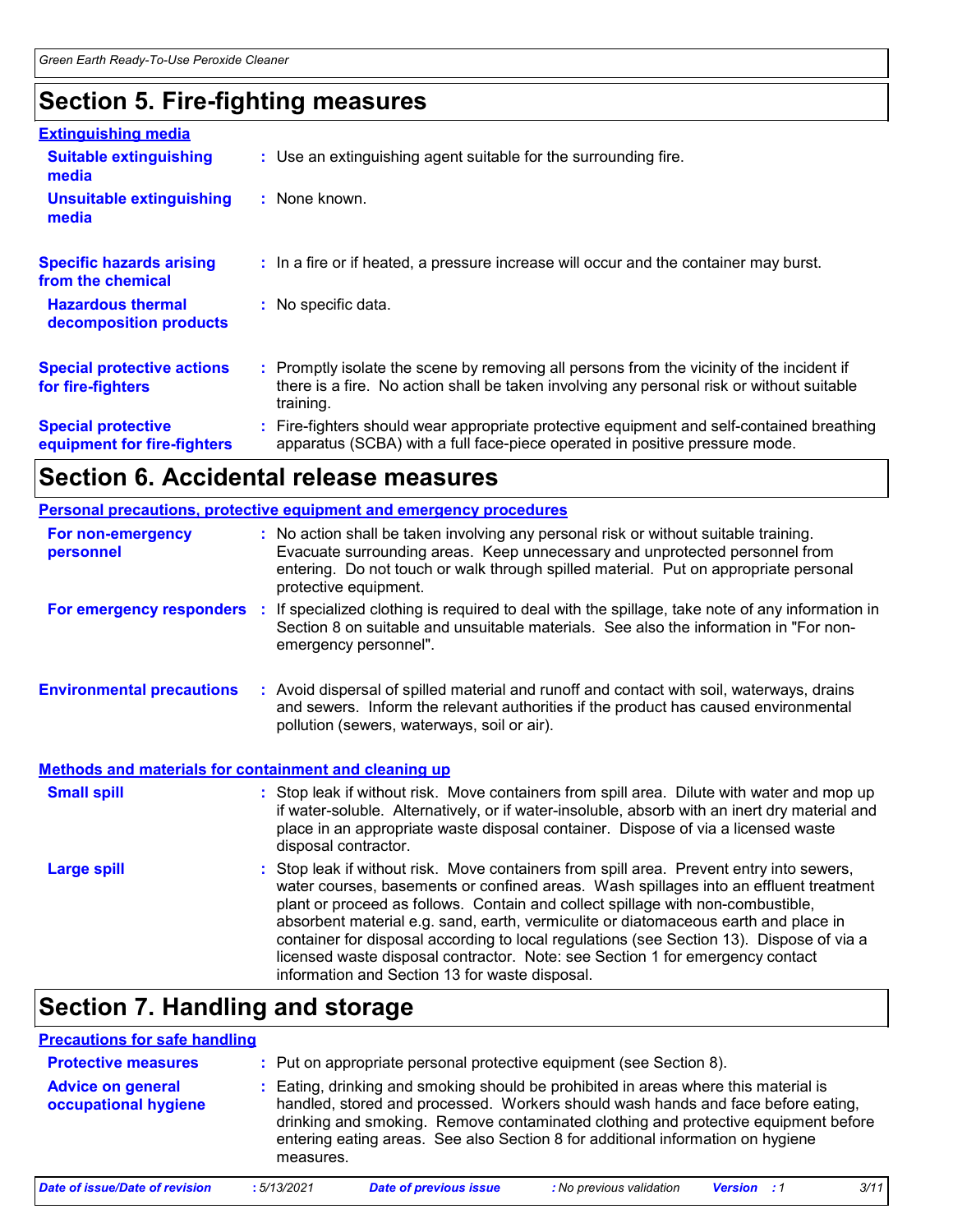### **Section 7. Handling and storage**

**Conditions for safe storage,** : Store in accordance with local regulations. Store in original container protected from **including any incompatibilities** direct sunlight in a dry, cool and well-ventilated area, away from incompatible materials (see Section 10) and food and drink. Keep container tightly closed and sealed until ready for use. Containers that have been opened must be carefully resealed and kept upright to prevent leakage. Do not store in unlabeled containers. Use appropriate containment to avoid environmental contamination. See Section 10 for incompatible materials before handling or use.

### **Section 8. Exposure controls/personal protection**

| <b>Control parameters</b>                  |                                                                                                                                                                                                                                                                                                                                                                                                                  |
|--------------------------------------------|------------------------------------------------------------------------------------------------------------------------------------------------------------------------------------------------------------------------------------------------------------------------------------------------------------------------------------------------------------------------------------------------------------------|
| <b>Occupational exposure limits</b>        |                                                                                                                                                                                                                                                                                                                                                                                                                  |
| None.                                      |                                                                                                                                                                                                                                                                                                                                                                                                                  |
|                                            |                                                                                                                                                                                                                                                                                                                                                                                                                  |
| <b>Appropriate engineering</b><br>controls | Good general ventilation should be sufficient to control worker exposure to airborne<br>contaminants.                                                                                                                                                                                                                                                                                                            |
| <b>Environmental exposure</b><br>controls  | : Emissions from ventilation or work process equipment should be checked to ensure<br>they comply with the requirements of environmental protection legislation. In some<br>cases, fume scrubbers, filters or engineering modifications to the process equipment<br>will be necessary to reduce emissions to acceptable levels.                                                                                  |
| <b>Individual protection measures</b>      |                                                                                                                                                                                                                                                                                                                                                                                                                  |
| <b>Hygiene measures</b>                    | : Wash hands, forearms and face thoroughly after handling chemical products, before<br>eating, smoking and using the lavatory and at the end of the working period.<br>Appropriate techniques should be used to remove potentially contaminated clothing.<br>Wash contaminated clothing before reusing. Ensure that eyewash stations and safety<br>showers are close to the workstation location.                |
| <b>Eye/face protection</b>                 | : Safety eyewear complying with an approved standard should be used when a risk<br>assessment indicates this is necessary to avoid exposure to liquid splashes, mists,<br>gases or dusts. If contact is possible, the following protection should be worn, unless<br>the assessment indicates a higher degree of protection: safety glasses with side-<br>shields. Recommended: safety glasses with side-shields |
| <b>Skin protection</b>                     |                                                                                                                                                                                                                                                                                                                                                                                                                  |
| <b>Hand protection</b>                     | : Chemical-resistant, impervious gloves complying with an approved standard should be<br>worn at all times when handling chemical products if a risk assessment indicates this is<br>necessary.                                                                                                                                                                                                                  |
| <b>Body protection</b>                     | Personal protective equipment for the body should be selected based on the task being<br>performed and the risks involved and should be approved by a specialist before<br>handling this product.                                                                                                                                                                                                                |
| <b>Other skin protection</b>               | : Appropriate footwear and any additional skin protection measures should be selected<br>based on the task being performed and the risks involved and should be approved by a<br>specialist before handling this product.                                                                                                                                                                                        |
| <b>Respiratory protection</b>              | Based on the hazard and potential for exposure, select a respirator that meets the<br>appropriate standard or certification. Respirators must be used according to a<br>respiratory protection program to ensure proper fitting, training, and other important<br>aspects of use.                                                                                                                                |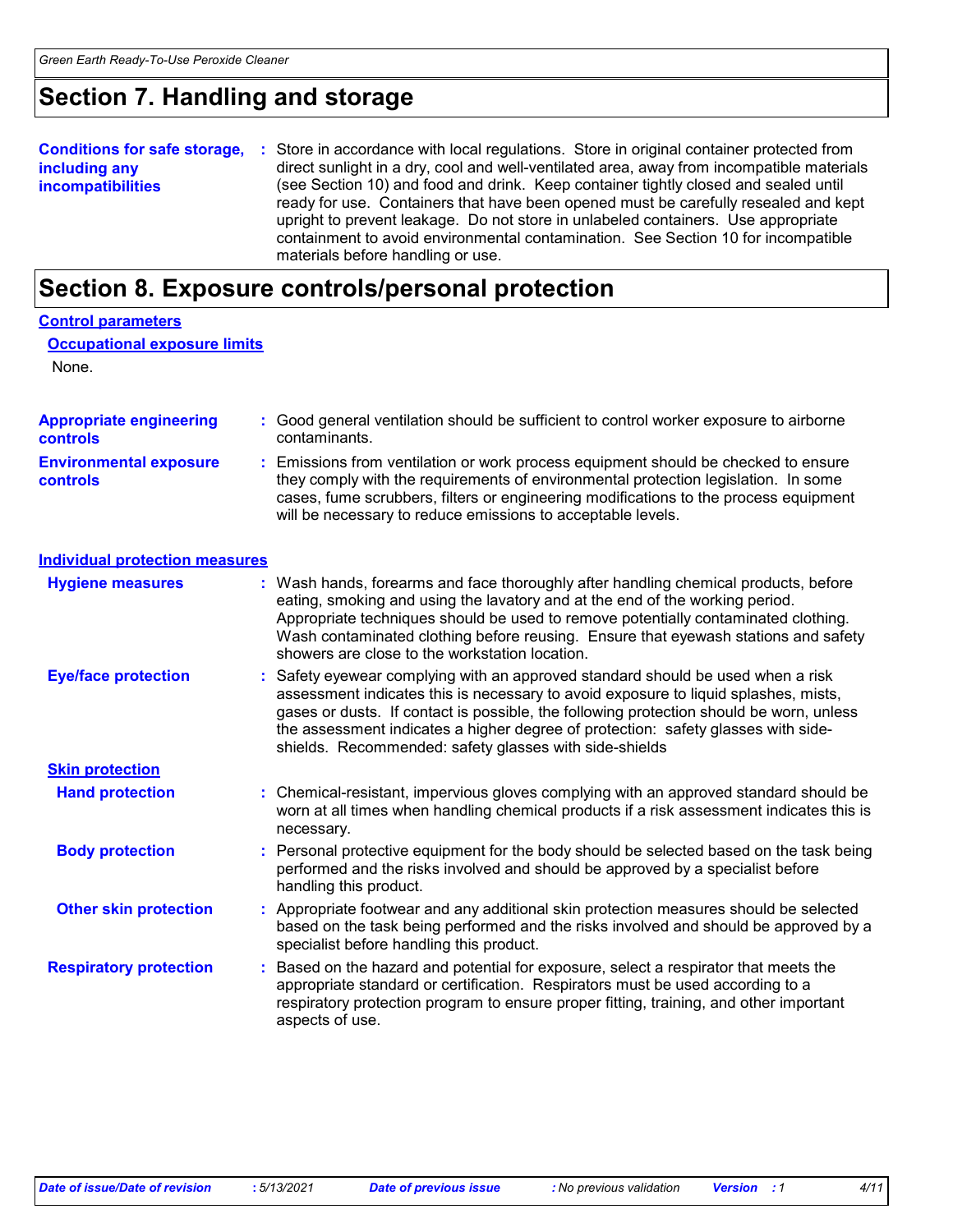# **Section 9. Physical and chemical properties**

#### **Appearance**

| <b>Physical state</b>                             | $:$ Liquid.                                                          |
|---------------------------------------------------|----------------------------------------------------------------------|
| <b>Color</b>                                      | Colorless, Clear.                                                    |
| Odor                                              | Minty.                                                               |
| <b>Odor threshold</b>                             | Not available.                                                       |
| pH                                                | $: 6.5 \text{ to } 7$                                                |
| <b>Melting point</b>                              | Not available.                                                       |
| <b>Boiling point</b>                              | Not available.                                                       |
| <b>Flash point</b>                                | Closed cup: Not applicable. [Product does not sustain combustion.]   |
| <b>Evaporation rate</b>                           | Not available.                                                       |
| <b>Flammability (solid, gas)</b>                  | : Not available.                                                     |
| Lower and upper explosive<br>(flammable) limits   | : Not available.                                                     |
| <b>Vapor pressure</b>                             | : Not available.                                                     |
| <b>Vapor density</b>                              | : Not available.                                                     |
| <b>Relative density</b>                           | : 0.9982                                                             |
| <b>Solubility</b>                                 | Easily soluble in the following materials: cold water and hot water. |
| <b>Solubility in water</b>                        | : Not available.                                                     |
| <b>Partition coefficient: n-</b><br>octanol/water | : Not available.                                                     |
| <b>Auto-ignition temperature</b>                  | : Not available.                                                     |
| <b>Decomposition temperature</b>                  | : Not available.                                                     |
| <b>Viscosity</b>                                  | Not available.                                                       |
| Flow time (ISO 2431)                              | : Not available.                                                     |

### **Section 10. Stability and reactivity**

| <b>Reactivity</b>                            | : No specific test data related to reactivity available for this product or its ingredients.              |
|----------------------------------------------|-----------------------------------------------------------------------------------------------------------|
| <b>Chemical stability</b>                    | : The product is stable.                                                                                  |
| <b>Possibility of hazardous</b><br>reactions | : Under normal conditions of storage and use, hazardous reactions will not occur.                         |
| <b>Conditions to avoid</b>                   | No specific data.                                                                                         |
| <b>Incompatible materials</b>                | : Not available.                                                                                          |
| <b>Hazardous decomposition</b><br>products   | : Under normal conditions of storage and use, hazardous decomposition products should<br>not be produced. |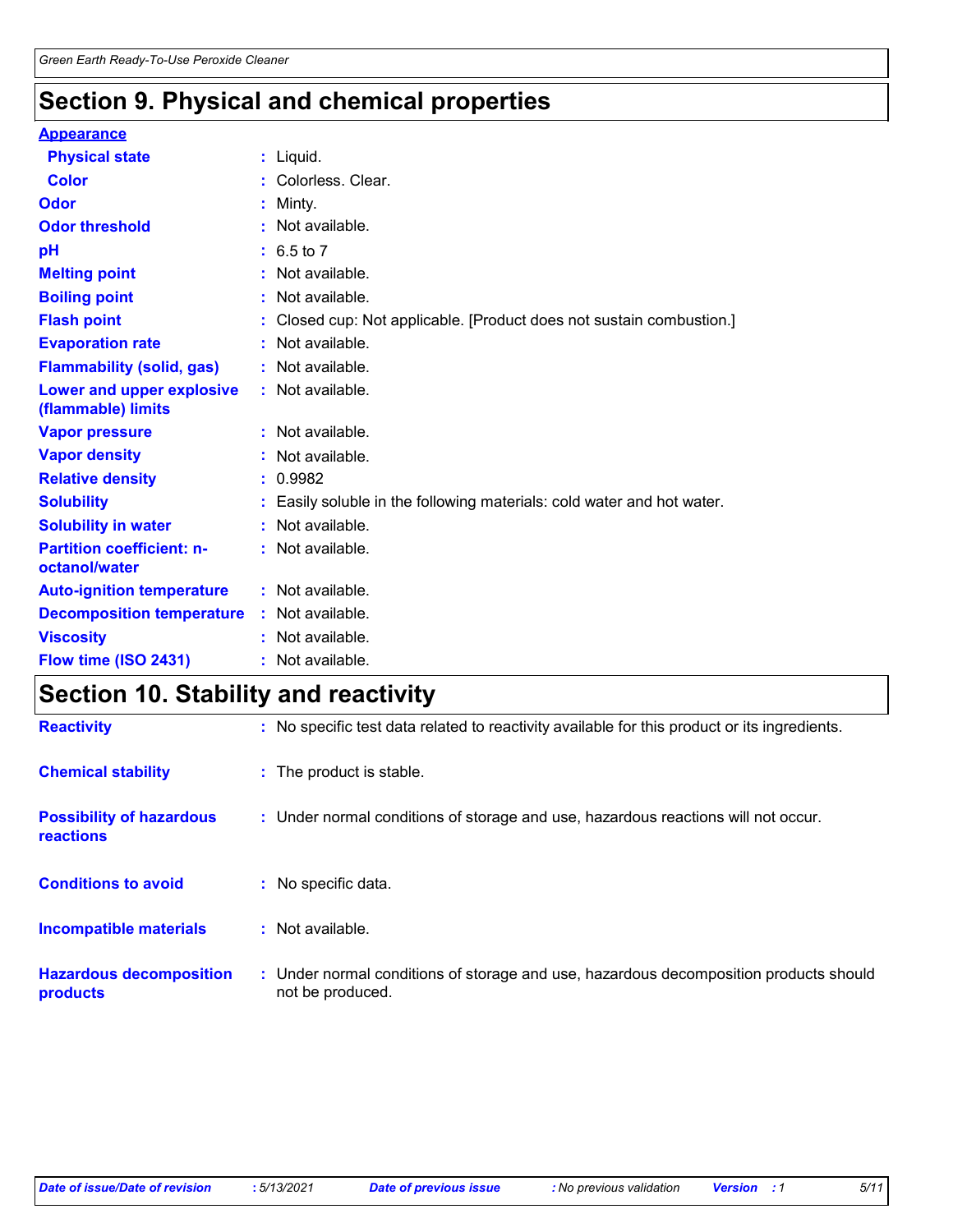### **Section 11. Toxicological information**

#### **Information on toxicological effects**

#### **Acute toxicity**

Not available.

#### **Irritation/Corrosion**

Not available.

#### **Sensitization**

Not available.

#### **Mutagenicity**

Not available.

#### **Carcinogenicity**

Not available.

#### **Reproductive toxicity**

Not available.

#### **Teratogenicity**

Not available.

#### **Specific target organ toxicity (single exposure)**

Not available.

#### **Specific target organ toxicity (repeated exposure)**

Not available.

#### **Aspiration hazard**

Not available.

| <b>Information on the likely</b><br>routes of exposure | : Routes of entry anticipated: Oral, Dermal.<br>Routes of entry not anticipated: Inhalation. |
|--------------------------------------------------------|----------------------------------------------------------------------------------------------|
| <b>Potential acute health effects</b>                  |                                                                                              |
| <b>Eye contact</b>                                     | : No known significant effects or critical hazards.                                          |
| <b>Inhalation</b>                                      | : No known significant effects or critical hazards.                                          |
| <b>Skin contact</b>                                    | : No known significant effects or critical hazards.                                          |
| <b>Ingestion</b>                                       | : No known significant effects or critical hazards.                                          |
|                                                        | Symptoms related to the physical, chemical and toxicological characteristics                 |

| <b>Eye contact</b>  | : No specific data. |
|---------------------|---------------------|
| <b>Inhalation</b>   | : No specific data. |
| <b>Skin contact</b> | : No specific data. |
| <b>Ingestion</b>    | : No specific data. |

| Delayed and immediate effects and also chronic effects from short and long term exposure |                  |  |  |
|------------------------------------------------------------------------------------------|------------------|--|--|
| <b>Short term exposure</b>                                                               |                  |  |  |
| <b>Potential immediate</b><br><b>effects</b>                                             | : Not available. |  |  |
| <b>Potential delayed effects : Not available.</b>                                        |                  |  |  |
| Long term exposure                                                                       |                  |  |  |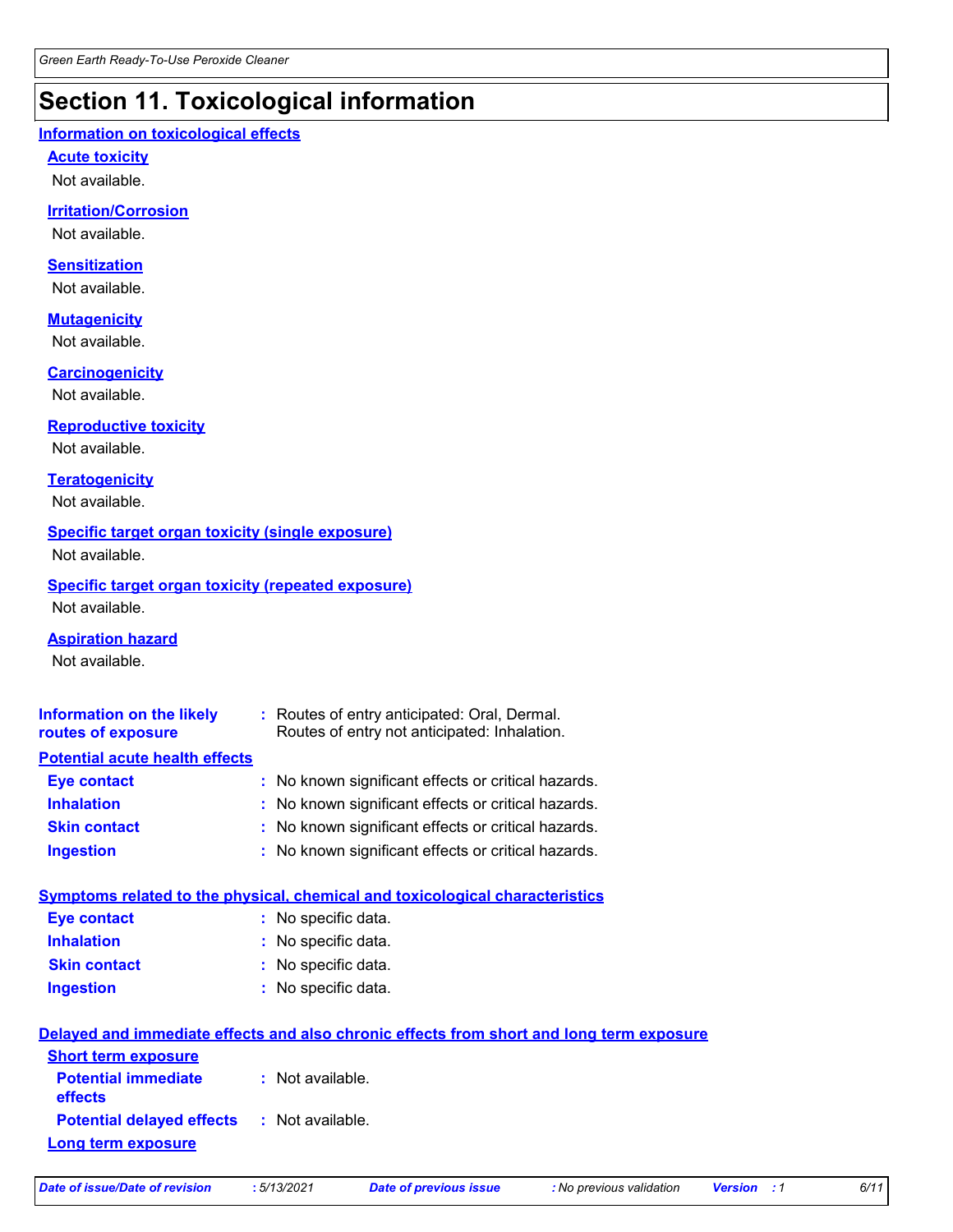### **Section 11. Toxicological information**

**Potential immediate effects**

**:** Not available.

#### **Potential delayed effects :** Not available.

**Potential chronic health effects**

Not available.

| <b>General</b>               | : No known significant effects or critical hazards. |
|------------------------------|-----------------------------------------------------|
| <b>Carcinogenicity</b>       | : No known significant effects or critical hazards. |
| <b>Mutagenicity</b>          | : No known significant effects or critical hazards. |
| <b>Teratogenicity</b>        | : No known significant effects or critical hazards. |
| <b>Developmental effects</b> | : No known significant effects or critical hazards. |
| <b>Fertility effects</b>     | : No known significant effects or critical hazards. |

#### **Numerical measures of toxicity**

**Acute toxicity estimates**

Not available.

### **Section 12. Ecological information**

#### **Toxicity**

Not available.

#### **Persistence and degradability**

Not available.

#### **Bioaccumulative potential**

Not available.

#### **Mobility in soil**

**Soil/water partition coefficient (Koc)** 

**:** Not available.

**Other adverse effects** : No known significant effects or critical hazards.

### **Section 13. Disposal considerations**

The generation of waste should be avoided or minimized wherever possible. Disposal of this product, solutions and any by-products should at all times comply with the requirements of environmental protection and waste disposal legislation and any regional local authority requirements. Dispose of surplus and non-recyclable products via a licensed waste disposal contractor. Waste should not be disposed of untreated to the sewer unless fully compliant with the requirements of all authorities with jurisdiction. Waste packaging should be recycled. Incineration or landfill should only be considered when recycling is not feasible. This material and its container must be disposed of in a safe way. Empty containers or liners may retain some product residues. Avoid dispersal of spilled material and runoff and contact with soil, waterways, drains and sewers. **Disposal methods :**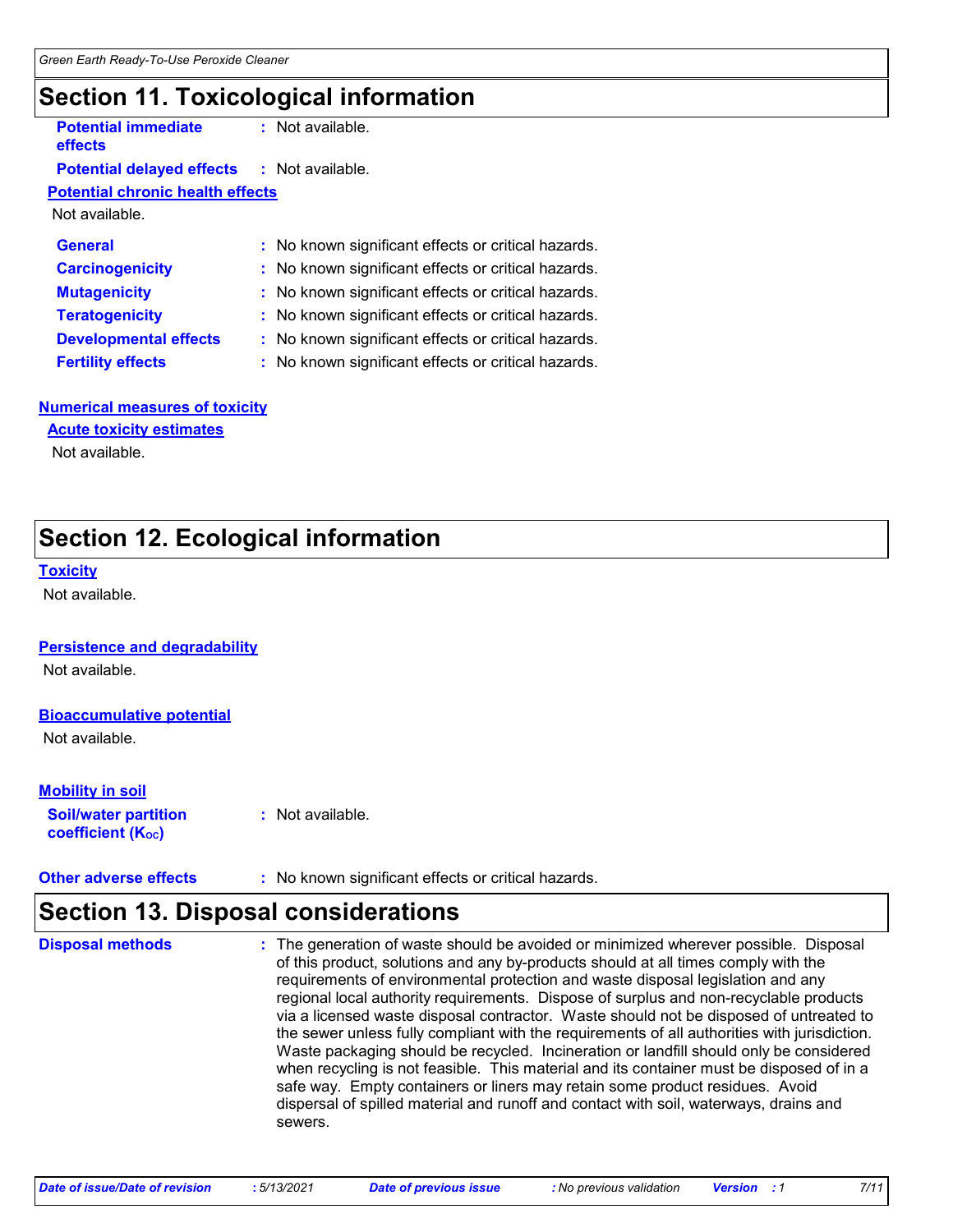### **Section 14. Transport information**

|                                      | <b>DOT</b><br><b>Classification</b> | <b>TDG</b><br><b>Classification</b> | <b>Mexico</b><br><b>Classification</b> | <b>ADR/RID</b> | <b>IMDG</b>    | <b>IATA</b>    |
|--------------------------------------|-------------------------------------|-------------------------------------|----------------------------------------|----------------|----------------|----------------|
| <b>UN number</b>                     | Not regulated.                      | Not regulated.                      | Not regulated.                         | Not regulated. | Not regulated. | Not regulated. |
| <b>UN proper</b><br>shipping name    |                                     |                                     |                                        |                |                |                |
| <b>Transport</b><br>hazard class(es) |                                     |                                     |                                        |                |                |                |
| <b>Packing group</b>                 |                                     |                                     |                                        |                |                |                |
| Environmental<br>hazards             | No.                                 | No.                                 | No.                                    | No.            | No.            | No.            |

**Special precautions for user** : Transport within user's premises: always transport in closed containers that are upright and secure. Ensure that persons transporting the product know what to do in the event of an accident or spillage.

**Transport in bulk according :** Not available. **to Annex II of MARPOL and the IBC Code**

### **Section 15. Regulatory information**

| <b>U.S. Federal regulations</b>                                                   |  | : TSCA 8(a) CDR Exempt/Partial exemption: Not determined |                     |                    |
|-----------------------------------------------------------------------------------|--|----------------------------------------------------------|---------------------|--------------------|
|                                                                                   |  | Clean Water Act (CWA) 311: sodium hydroxide              |                     |                    |
| <b>Clean Air Act Section 112</b><br>(b) Hazardous Air<br><b>Pollutants (HAPs)</b> |  | : Not listed                                             |                     |                    |
| <b>Clean Air Act Section 602</b><br><b>Class I Substances</b>                     |  | : Not listed                                             |                     |                    |
| <b>Clean Air Act Section 602</b><br><b>Class II Substances</b>                    |  | : Not listed                                             |                     |                    |
| <b>DEA List I Chemicals</b><br>(Precursor Chemicals)                              |  | : Not listed                                             |                     |                    |
| <b>DEA List II Chemicals</b><br><b>(Essential Chemicals)</b>                      |  | : Not listed                                             |                     |                    |
| <b>SARA 302/304</b>                                                               |  |                                                          |                     |                    |
| <b>Composition/information on ingredients</b>                                     |  |                                                          |                     |                    |
|                                                                                   |  |                                                          | <b>SARA 302 TPQ</b> | <b>SARA 304 RQ</b> |

|                                           |                   |               |                                                         | <b>SARA 302 TPQ</b> |           | <b>SARA 304 RQ</b> |           |
|-------------------------------------------|-------------------|---------------|---------------------------------------------------------|---------------------|-----------|--------------------|-----------|
| <b>Name</b>                               |                   | $\frac{9}{6}$ |                                                         | (lbs)               | (gallons) | (lbs)              | (gallons) |
| hydrogen peroxide                         |                   | <1            | Yes.                                                    | 1000                | 106.1     | 1000               | 106.1     |
| <b>SARA 304 RQ</b><br><b>SARA 311/312</b> |                   |               | : 291545.2 lbs / 132361.5 kg [35029.3 gal / 132600.2 L] |                     |           |                    |           |
| <b>Classification</b>                     | : Not applicable. |               |                                                         |                     |           |                    |           |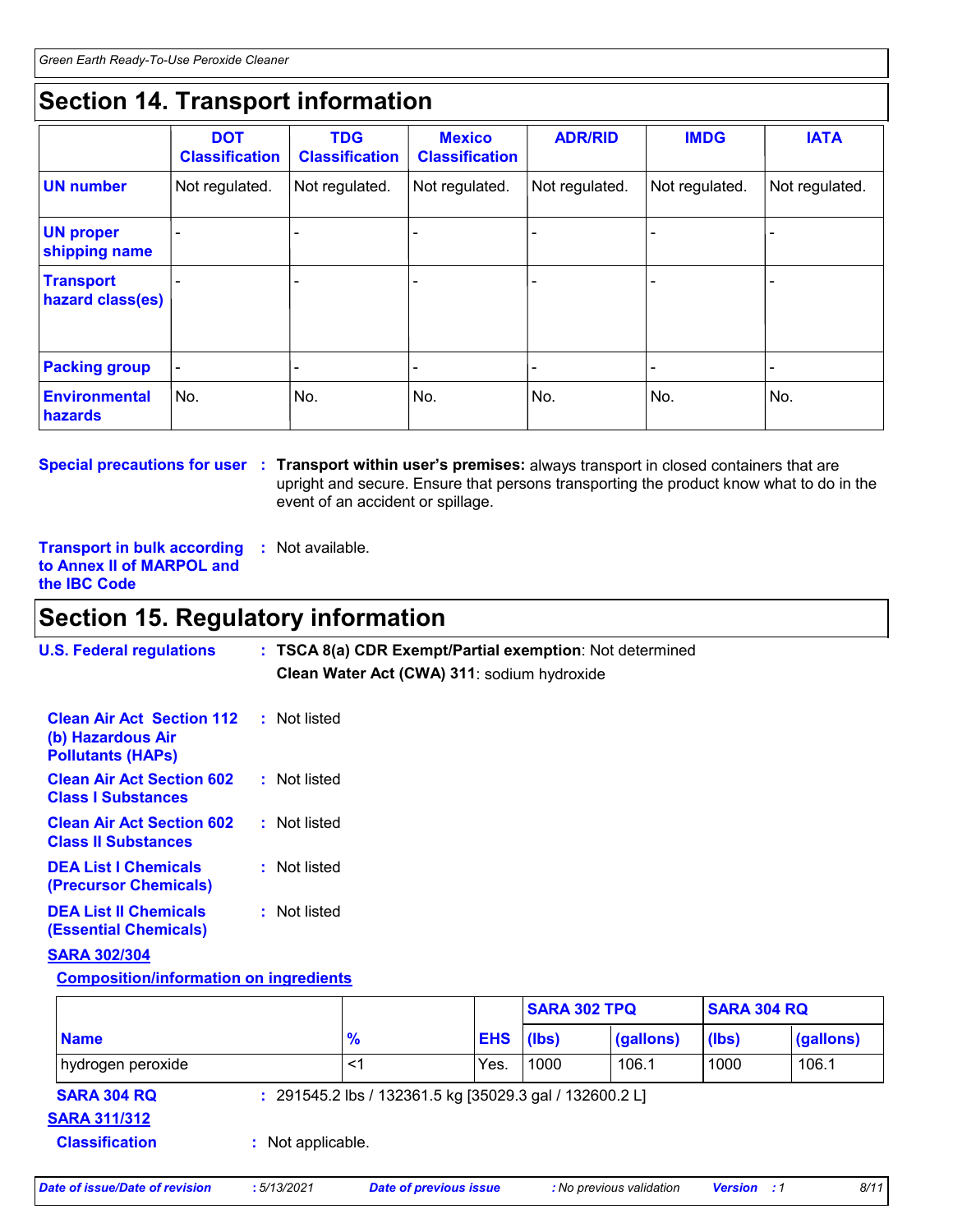### **Section 15. Regulatory information**

#### **Composition/information on ingredients**

No products were found.

#### **State regulations**

**Massachusetts :**

#### : None of the components are listed.

- **New York :** None of the components are listed.
- **New Jersey :** None of the components are listed.
- 
- **Pennsylvania :** None of the components are listed.

#### **California Prop. 65**

This product does not require a Safe Harbor warning under California Prop. 65.

#### **International regulations**

**Chemical Weapon Convention List Schedules I, II & III Chemicals** Not listed.

#### **Montreal Protocol**

Not listed.

**Stockholm Convention on Persistent Organic Pollutants**

Not listed.

#### **Rotterdam Convention on Prior Informed Consent (PIC)**

Not listed.

#### **UNECE Aarhus Protocol on POPs and Heavy Metals**

Not listed.

#### **Inventory list**

| <b>Australia</b>         | : All components are listed or exempted.                                                                                         |
|--------------------------|----------------------------------------------------------------------------------------------------------------------------------|
| <b>Canada</b>            | : All components are listed or exempted.                                                                                         |
| <b>China</b>             | : All components are listed or exempted.                                                                                         |
| <b>Europe</b>            | : All components are listed or exempted.                                                                                         |
| <b>Japan</b>             | : Japan inventory (ENCS): At least one component is not listed.<br>Japan inventory (ISHL): At least one component is not listed. |
| <b>Malaysia</b>          | : Not determined                                                                                                                 |
| <b>New Zealand</b>       | : All components are listed or exempted.                                                                                         |
| <b>Philippines</b>       | : At least one component is not listed.                                                                                          |
| <b>Republic of Korea</b> | : All components are listed or exempted.                                                                                         |
| <b>Taiwan</b>            | : All components are listed or exempted.                                                                                         |
| <b>Thailand</b>          | : Not determined.                                                                                                                |
| <b>Turkey</b>            | : Not determined.                                                                                                                |
| <b>United States</b>     | : Not determined.                                                                                                                |
| <b>Viet Nam</b>          | : Not determined.                                                                                                                |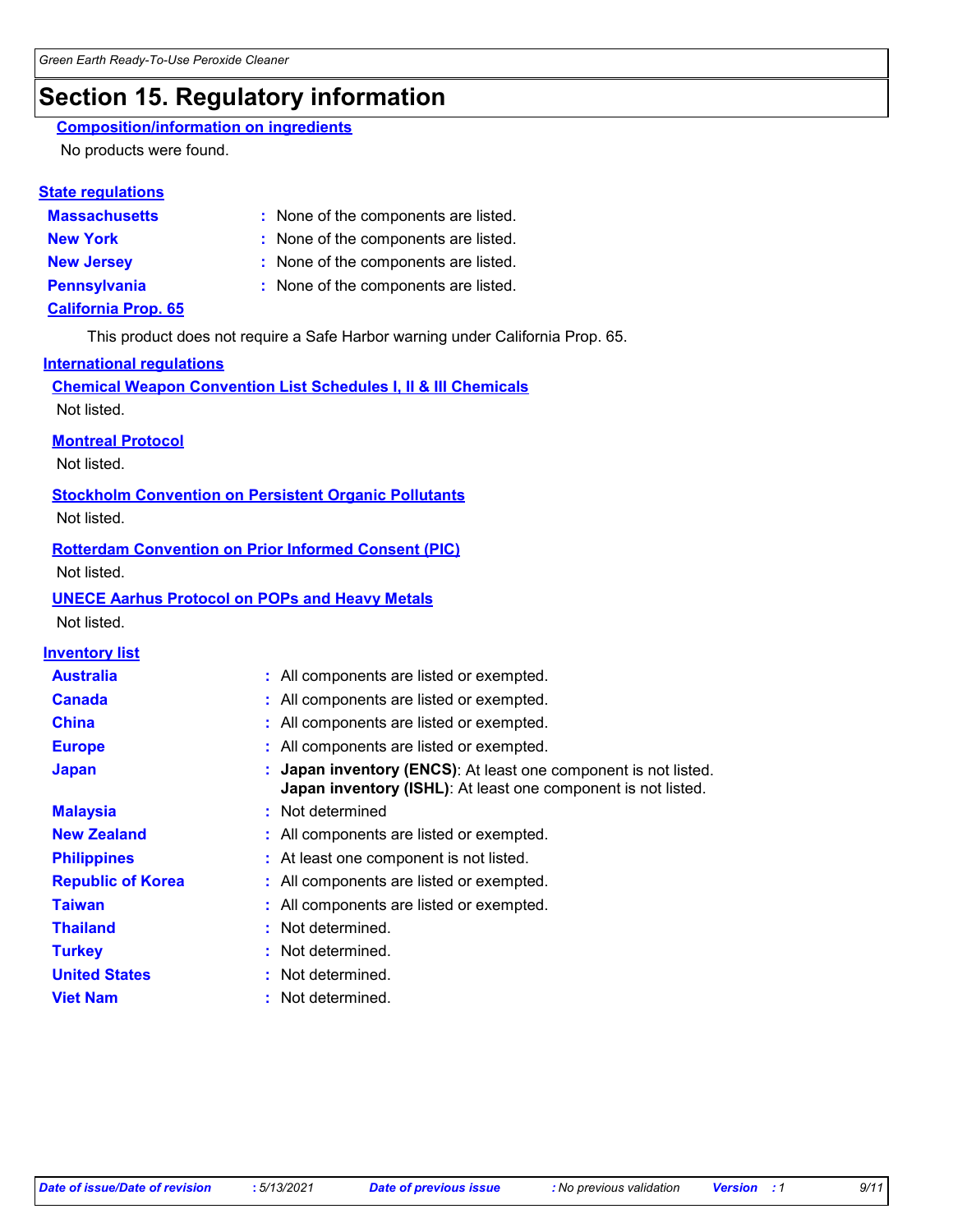### **Section 16. Other information**

**Hazardous Material Information System (U.S.A.)**



**Caution: HMIS® ratings are based on a 0-4 rating scale, with 0 representing minimal hazards or risks, and 4 representing significant hazards or risks. Although HMIS® ratings and the associated label are not required on SDSs or products leaving a facility under 29 CFR 1910.1200, the preparer may choose to provide them. HMIS® ratings are to be used with a fully implemented HMIS® program. HMIS® is a registered trademark and service mark of the American Coatings Association, Inc.**

**The customer is responsible for determining the PPE code for this material. For more information on HMIS® Personal Protective Equipment (PPE) codes, consult the HMIS® Implementation Manual.**

**National Fire Protection Association (U.S.A.)**



**Reprinted with permission from NFPA 704-2001, Identification of the Hazards of Materials for Emergency Response Copyright ©1997, National Fire Protection Association, Quincy, MA 02269. This reprinted material is not the complete and official position of the National Fire Protection Association, on the referenced subject which is represented only by the standard in its entirety.**

**Copyright ©2001, National Fire Protection Association, Quincy, MA 02269. This warning system is intended to be interpreted and applied only by properly trained individuals to identify fire, health and reactivity hazards of chemicals. The user is referred to certain limited number of chemicals with recommended classifications in NFPA 49 and NFPA 325, which would be used as a guideline only. Whether the chemicals are classified by NFPA or not, anyone using the 704 systems to classify chemicals does so at their own risk.**

#### **Procedure used to derive the classification**

|                                   | <b>Classification</b>                                                                                                                                                                                                                                                                                                                                                                                                                                                                                                                                    | <b>Justification</b> |
|-----------------------------------|----------------------------------------------------------------------------------------------------------------------------------------------------------------------------------------------------------------------------------------------------------------------------------------------------------------------------------------------------------------------------------------------------------------------------------------------------------------------------------------------------------------------------------------------------------|----------------------|
| Not classified.                   |                                                                                                                                                                                                                                                                                                                                                                                                                                                                                                                                                          |                      |
| <b>History</b>                    |                                                                                                                                                                                                                                                                                                                                                                                                                                                                                                                                                          |                      |
| <b>Date of printing</b>           | : 5/13/2021                                                                                                                                                                                                                                                                                                                                                                                                                                                                                                                                              |                      |
| Date of issue/Date of<br>revision | : 5/13/2021                                                                                                                                                                                                                                                                                                                                                                                                                                                                                                                                              |                      |
| Date of previous issue            | : No previous validation                                                                                                                                                                                                                                                                                                                                                                                                                                                                                                                                 |                      |
| <b>Version</b>                    | : 1                                                                                                                                                                                                                                                                                                                                                                                                                                                                                                                                                      |                      |
| <b>Key to abbreviations</b>       | $:$ ATE = Acute Toxicity Estimate<br>BCF = Bioconcentration Factor<br>GHS = Globally Harmonized System of Classification and Labelling of Chemicals<br>IATA = International Air Transport Association<br>IBC = Intermediate Bulk Container<br><b>IMDG = International Maritime Dangerous Goods</b><br>LogPow = logarithm of the octanol/water partition coefficient<br>MARPOL = International Convention for the Prevention of Pollution From Ships, 1973<br>as modified by the Protocol of 1978. ("Marpol" = marine pollution)<br>$UN = United Nations$ |                      |
| <b>References</b>                 | : Not available.                                                                                                                                                                                                                                                                                                                                                                                                                                                                                                                                         |                      |
|                                   | $\triangledown$ Indicates information that has changed from previously issued version.                                                                                                                                                                                                                                                                                                                                                                                                                                                                   |                      |